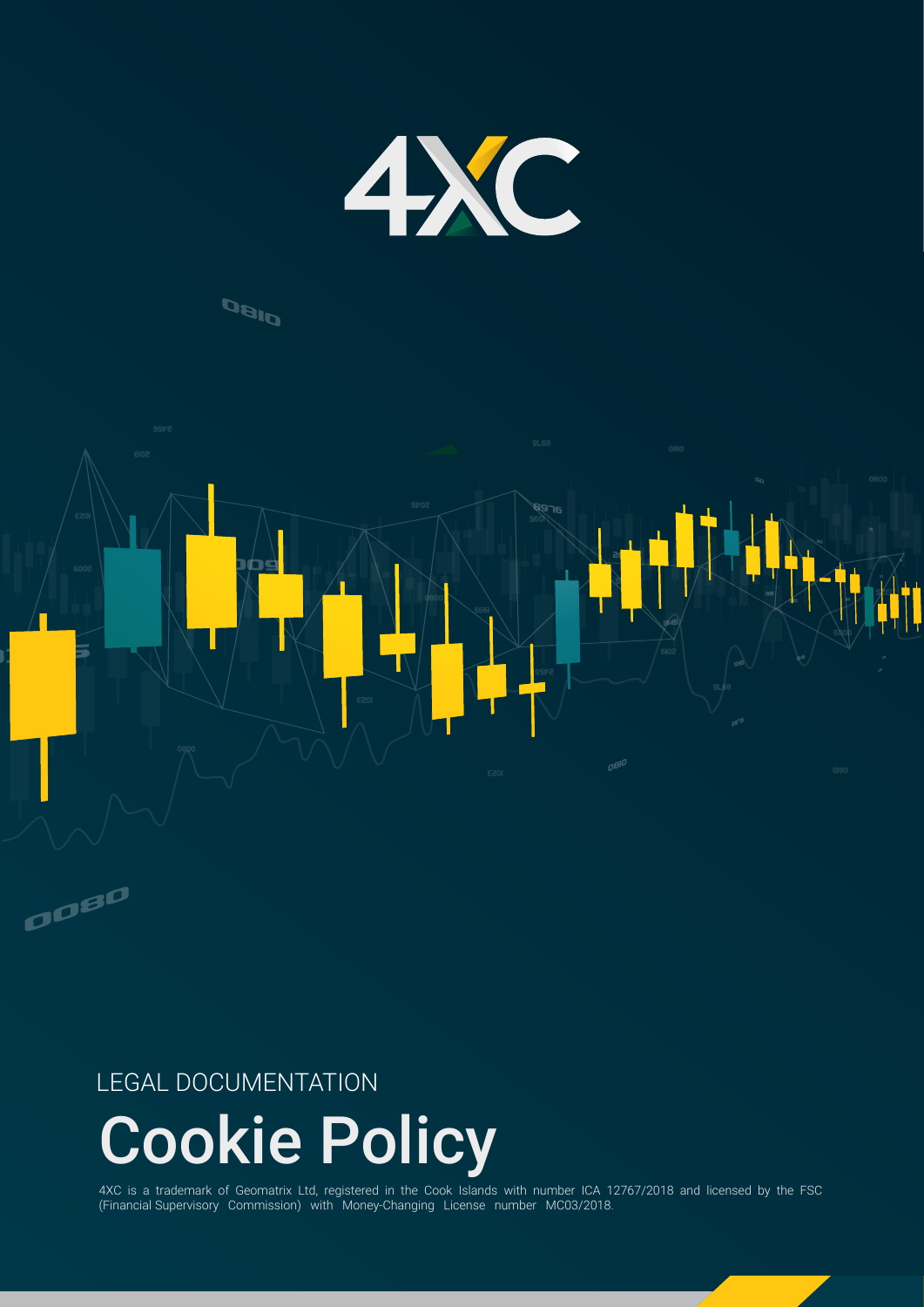#### COOKIE POLICY

Our website, https://4xc.com (hereinafter: "the website") uses cookies and other related technologies (for convenience all technologies are referred to as "cookies"). Cookies are also placed by third parties we have engaged. In the document below we inform you about the use of cookies on our website.

#### 2.0. What are cookies?

A cookie is a small simple file that is sent along with pages of this website and stored by your browser on the hard drive of your computer or another device. The information stored therein may be returned to our servers or to the servers of the relevant third parties during a subsequent visit.

#### 3.0. What are scripts?

A script is a piece of program code that is used to make our website function properly and interactively. This code is executed on our server or on your device.

#### 4.0. What is a web beacon?

A web beacon (or a pixel tag) is a small, invisible piece of text or image on a website that is used to monitor traffic on a website. In order to do this, various data about you is stored using web beacons.

#### 5.0. Consent

When you visit our website for the first time, we will show you a pop-up with an explanation about cookies. As soon as you click on "Save preferences", you consent to us using the categories of cookies and plug-ins you selected in the pop-up, as described in this Cookie Policy. You can disable the use of cookies via your browser, but please note that our website may no longer work properly.

5.1 Manage your consent settings

Functional cookies

Marketing

6.0. Cookies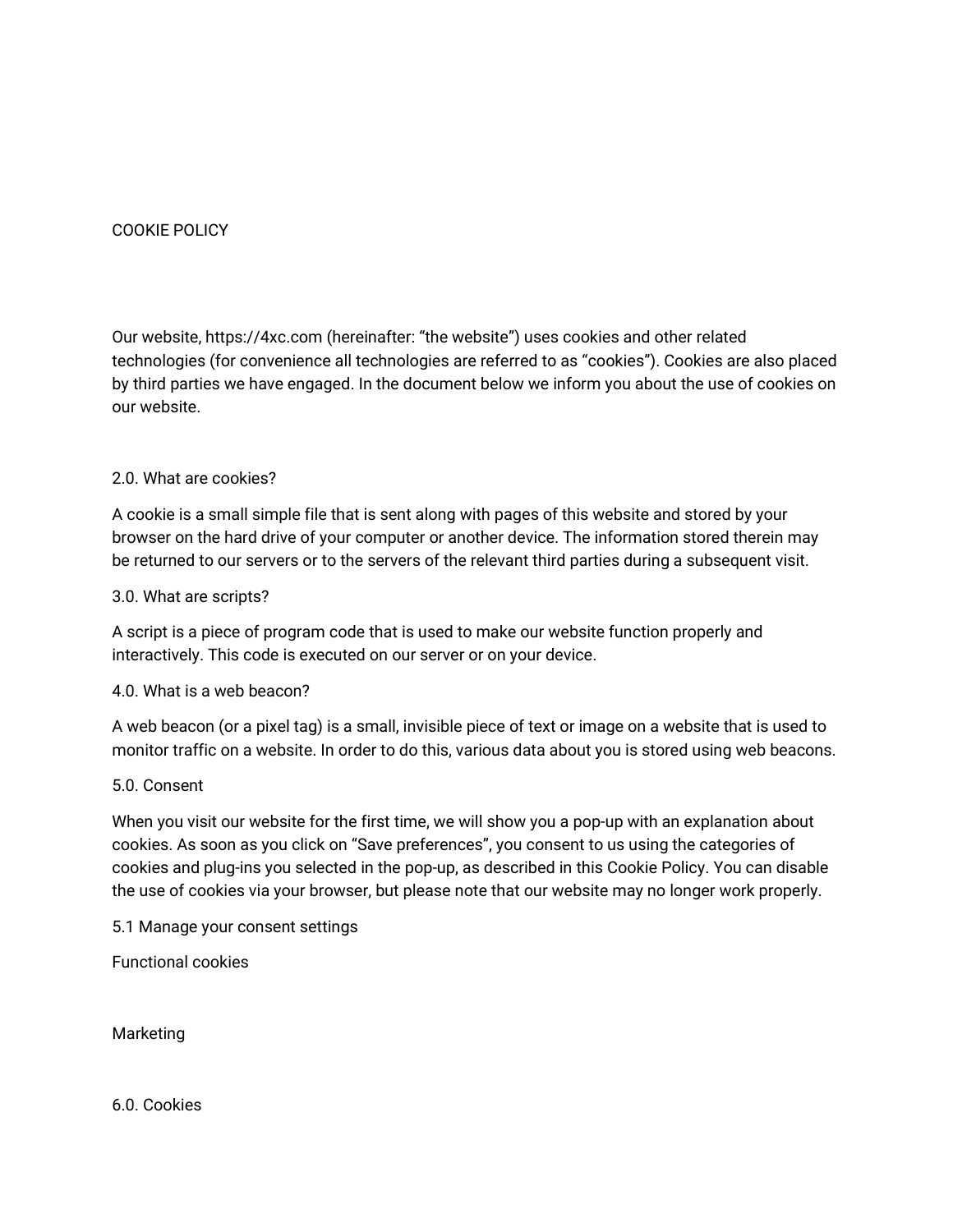#### 6.1. Technical or functional cookies

Some cookies ensure that certain parts of the website work properly and that your user preferences remain known. By placing functional cookies, we make it easier for you to visit our website. This way, you do not need to repeatedly enter the same information when visiting our website and, for example, the items remain in your shopping cart until you have paid. We may place these cookies without your consent.

#### 6.2. Analytical cookies

We use analytical cookies to optimize the website experience for our users. With these analytical cookies we get insights in the usage of our website. We ask your permission to place analytical cookies.

#### 6.3. Advertising cookies

On this website we use advertising cookies, enabling us to personalize the advertisements for you, and we (and third parties) gain insights into the campaign results. This happens based on a profile we create based on your click and surfing on and outside https://4XC.com. With these cookies you, as website visitor are linked to a unique ID, so you do not see the same ad more than once for example.

Because these cookies are marked as tracking cookies, we ask your permission to place these.

#### 6.4. Social media buttons

On our website we have included buttons for Facebook, Twitter, LinkedIn and Instagram to promote webpages (e.g. "like", "pin") or share (e.g. "tweet") on social networks like Facebook, Twitter, LinkedIn and Instagram. These buttons work using pieces of code coming from Facebook, Twitter, LinkedIn and Instagram themselves. This code places cookies. These social media buttons also can store and process certain information, so a personalized advertisement can be shown to you.

Please read the privacy statement of these social networks (which can change regularly) to read what they do with your (personal) data which they process using these cookies. The data that is retrieved is anonymized as much as possible. Facebook, Twitter, LinkedIn and Instagram are located in the United States.

#### 7.0. Placed cookies CookieBot

We use CookieBot for cookie consent management. Read more

Name Retention Function

Purpose pending investigation

CookieConsent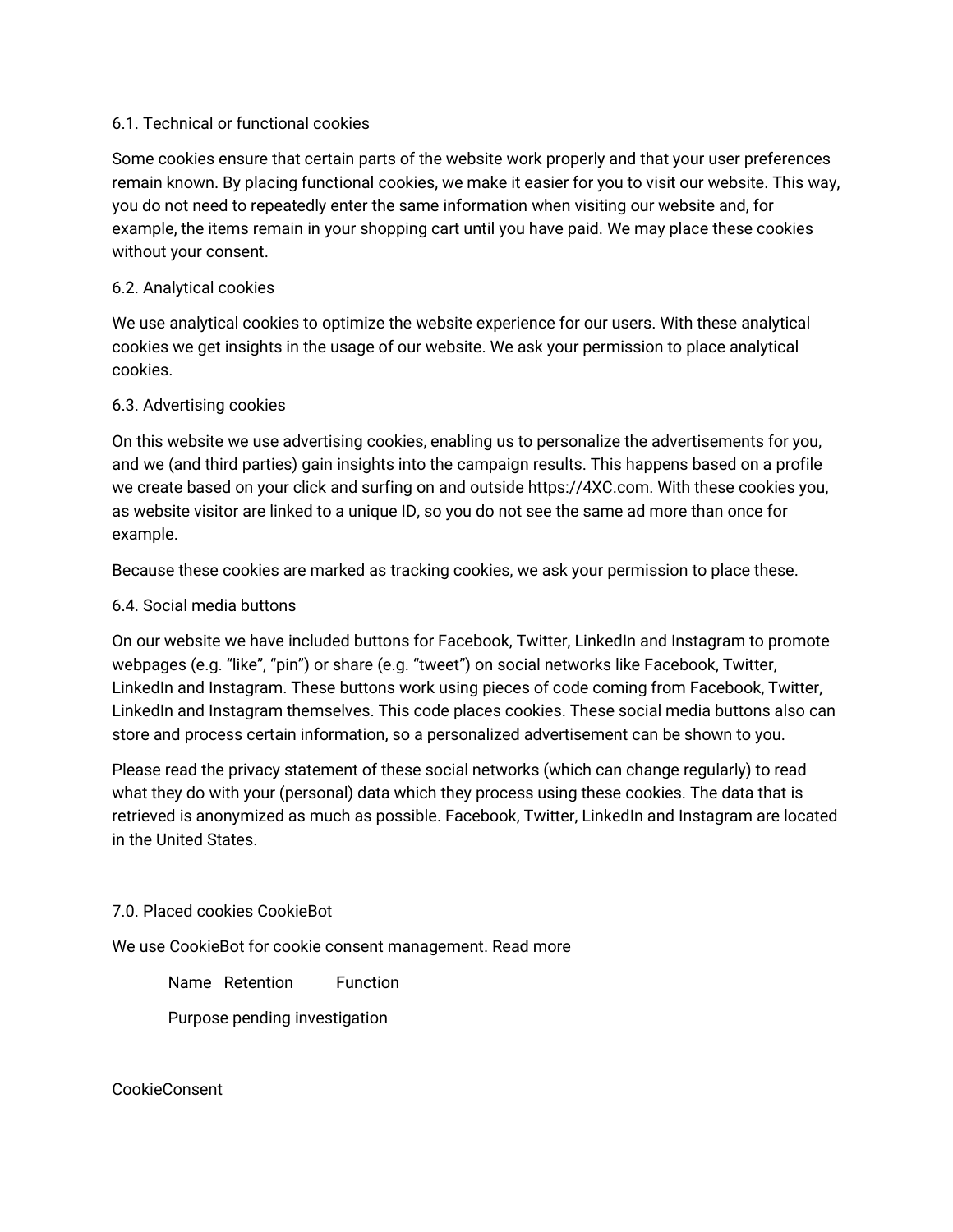1 year

Sharing

This data is not shared with third parties.

#### Adroll

We use Adroll for cross-channel advertising. Read more

Name Retention Function

Marketing/Tracking

\_\_adroll\_fpc

#### Sharing

For more information, please read the Adroll Privacy Statement.

Google Analytics

We use Google Analytics for website statistics. Read more

Name Retention Function

Statistics (anonymous)

#### \_ga

2 years

\_gid

1 day Count and track pageviews

\_gat

1 minute Filter requests from bots

Statistics \_\_\_ \_gat\_UA-\* session

Sharing

For more information, please read the Google Analytics Privacy Statement. WordFence

We use WordFence for website security. Read more

Name Retention Function Functional

wfvt\_\*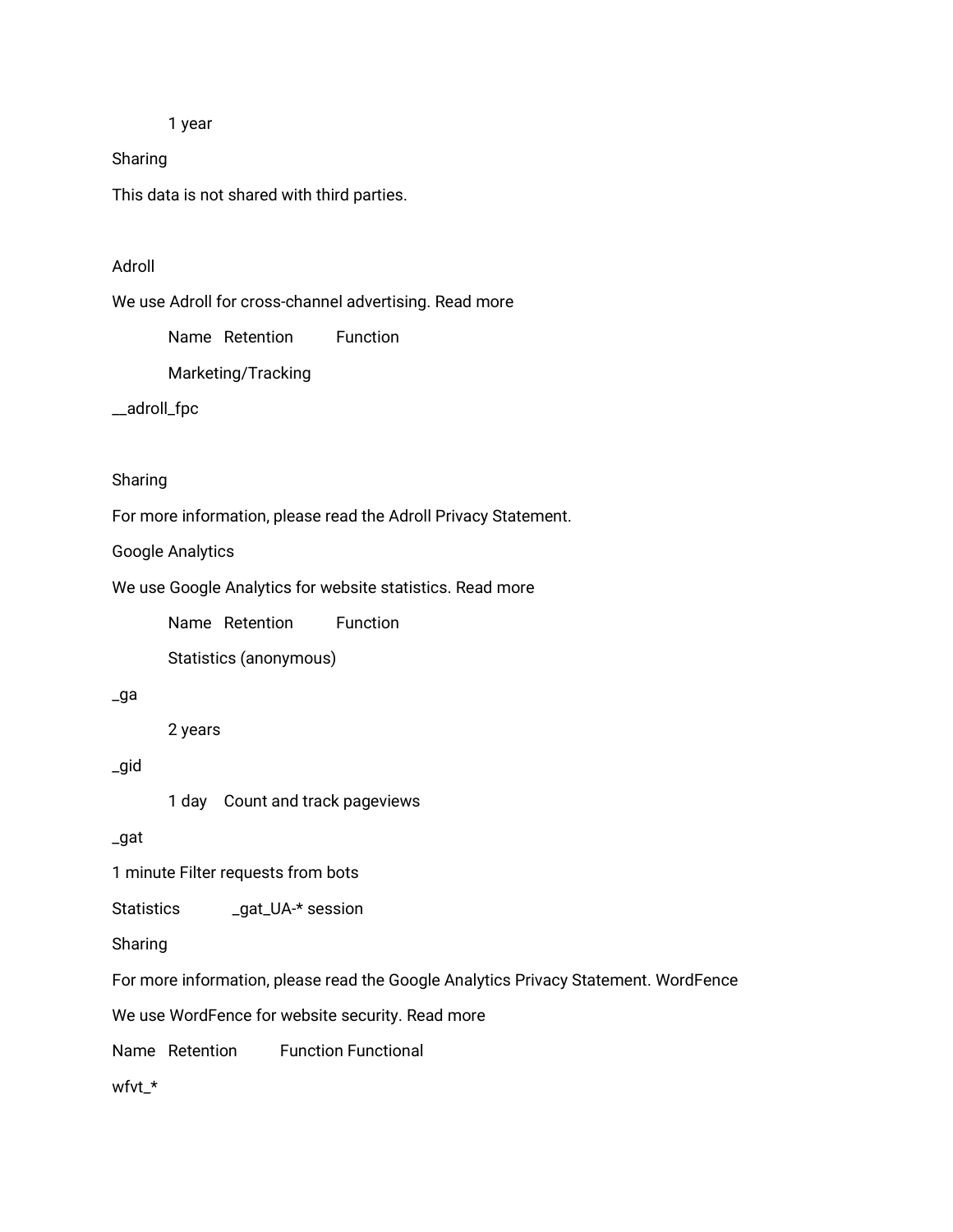30 minutes Provide fraud prevention

Sharing

For more information, please read the WordFence Privacy Statement.

**Twitter** 

We use Twitter for display of recent social posts and/or social share buttons. Read more

Name Retention Function Marketing/Tracking

metrics\_token

persistent Stores if the user has seen embedded content

Functional

local\_storage\_support\_test

persistent Load balancing functionality

Sharing

For more information, please read the Twitter Privacy Statement.

LinkedIn

We use LinkedIn for display of recent social posts and/or social share buttons. Read more

Name Retention Function

Marketing/Tracking

#### X-LI-IDC

session Provide functions across pages

Sharing

For more information, please read the LinkedIn Privacy Statement.

LiveChat

We use LiveChat for chat support. Read more

Name Retention Function

Purpose pending investigation

hide\_eye\_catcher

Sharing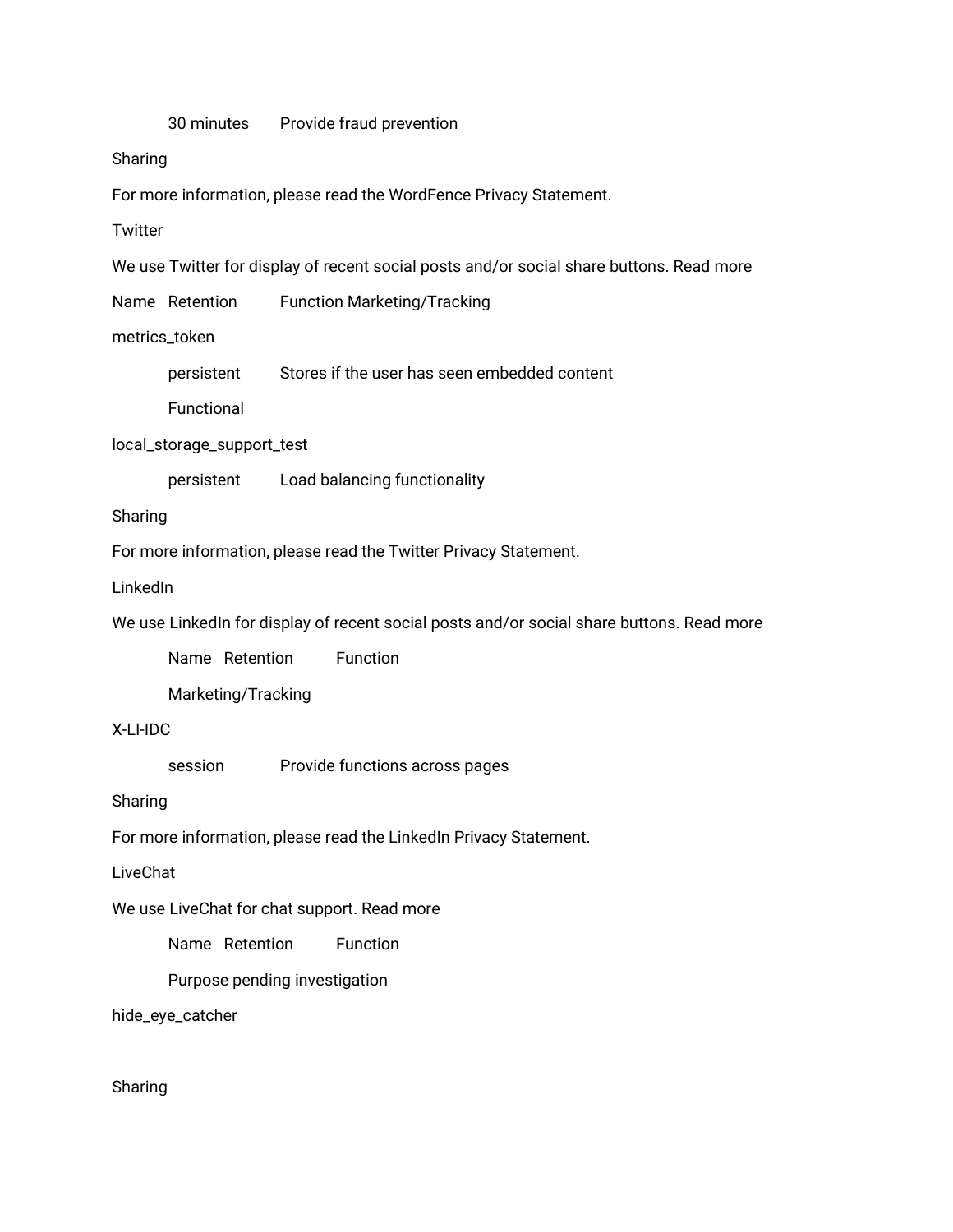For more information, please read the LiveChat Privacy Statement.

Google Tag Manager

We use Google Tag Manager for website statistics. Read more

Name Retention Function

Marketing/Tracking

\_gcl\_au

persistent Track conversions

Sharing

For more information, please read the Google Tag Manager Privacy Statement.

Facebook

We use Facebook for display of recent social posts and/or social share buttons. Read more

Name Retention Function

Marketing/Tracking

\_fbp

3 months Track visits across websites

actppresence

1 year Manage ad display frequency fbm\*

1 year Store account details

\_fbc

2 years Stores last visit xs

3 months Store a unique session ID fr

3 months Enable ad delivery or retargeting datr

2 years Provide fraud prevention

sb

2 years Store browser details

 $*$  fbm

1 year Store account details Functional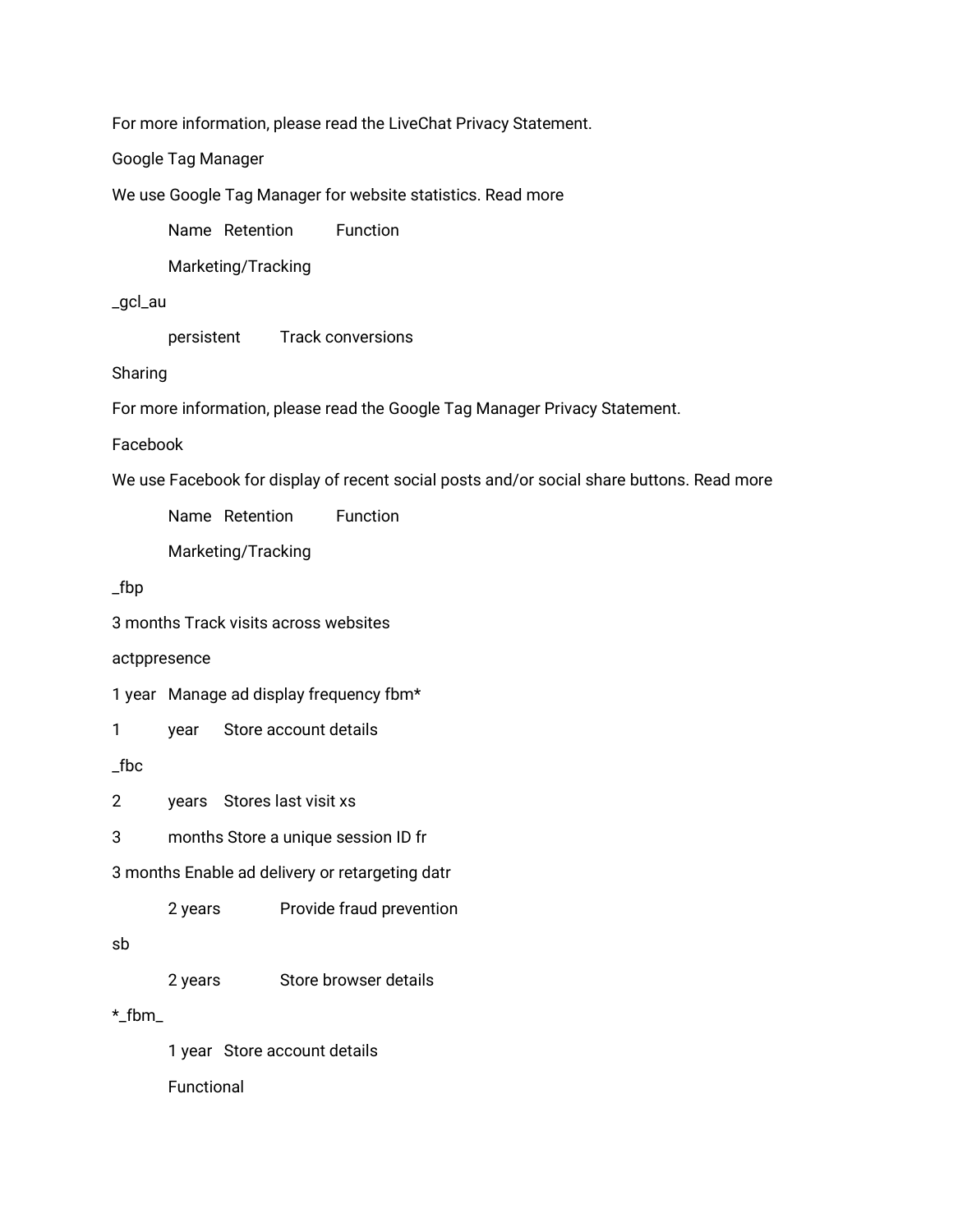1 week act Determine screen resolution 90 days c\_user Keep users logged in 90 days csm Store a unique user ID 90 days Provide fraud prevention presence session Track if the browser tab is active Sharing For more information, please read the Facebook Privacy Statement. Complianz We use Complianz for cookie consent management. Read more Name Retention Function Functional complianz\_consent\_status 365 days Store cookie consent preferences complianz\_policy\_id 365 days Register accepted cookie policy ID Sharing For more information, please read the Complianz Privacy Statement. Inspectlet We use Inspectlet for heat maps and screen recordings. Read more Name Retention Function Purpose pending investigation \_\_insp\_wid session \_\_insp\_nv session \_\_insp\_sid session \_\_insp\_uid

**Statistics** 

\_\_insp\_targlpu

1 year

\_\_insp\_targlpt

1 year

\_\_insp\_pad

\_\_insp\_slim

wd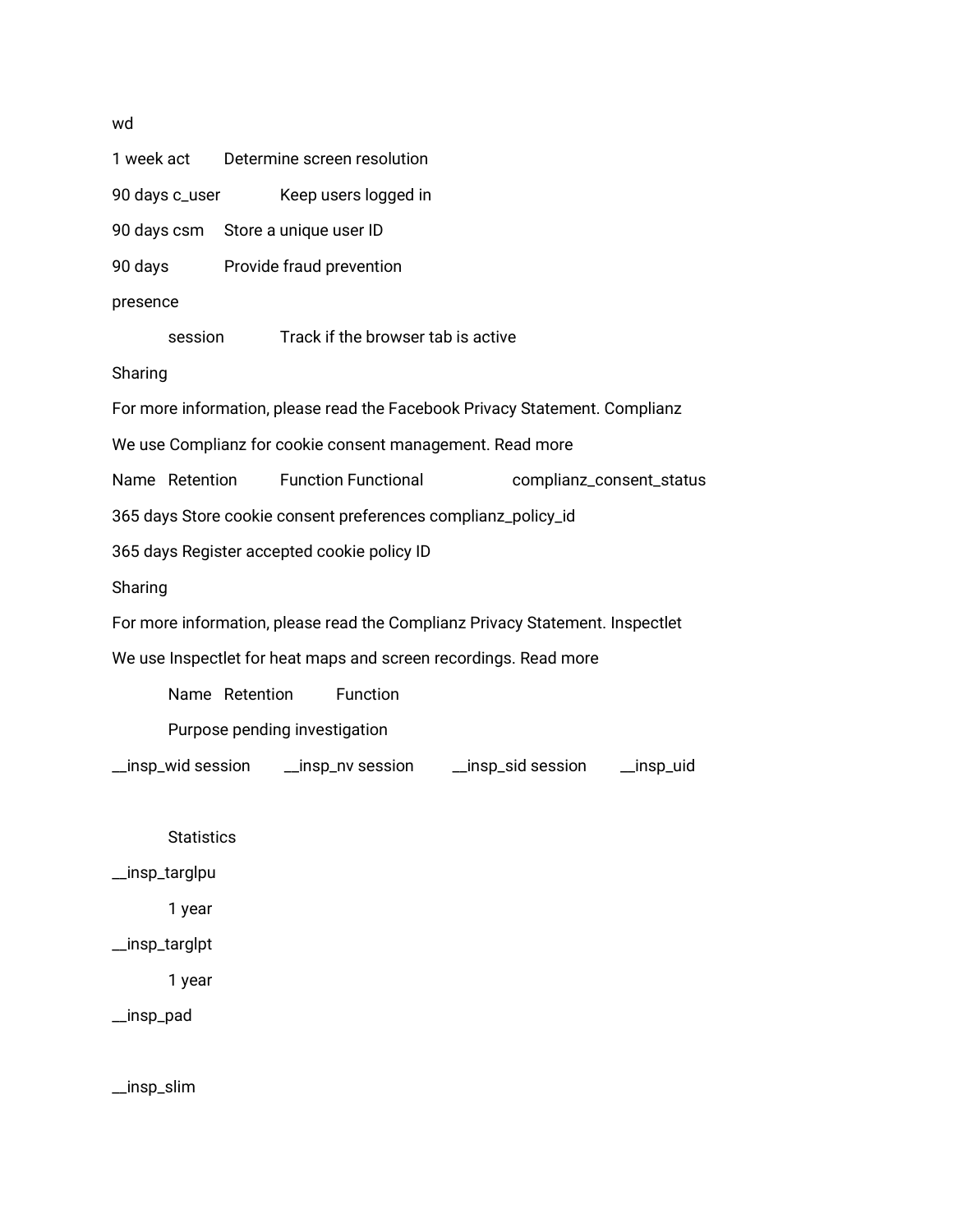\_\_insp\_norec\_sess

#### \_\_insp\_lml

Sharing

For more information, please read the Inspectlet Privacy Statement. Google DoubleClick

We use Google DoubleClick for cross-channel advertising. Read more

Name Retention Function

Purpose pending investigation

 $ar_v4$ 

1P\_JAR

IDE

\_drt\_

\_\_\_gads id

ar\_v4

DSID

idIDE

Marketing/Tracking

\_\_gads

persistent Ad delivery

Sharing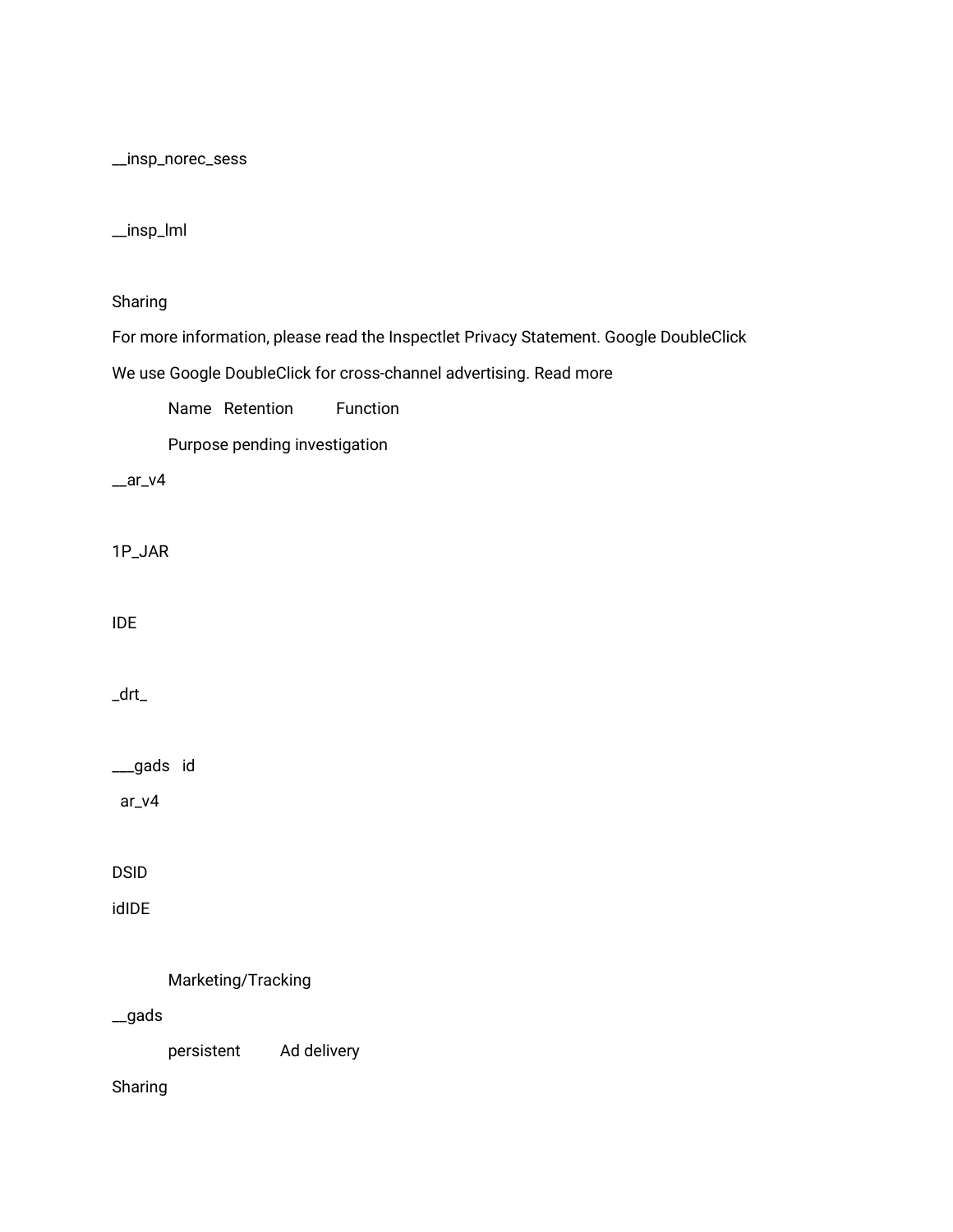For more information, please read the Google DoubleClick Privacy Statement.

**SiteGround** 

We use SiteGround for website hosting. Read more

Name Retention Function Functional

wpSGCacheBypass persistent

Sharing

For more information, please read the SiteGround Privacy Statement.

**CloudFlare** 

We use CloudFlare for content distribution network (CDN) services. Read more Name Retention Function

Functional

\_\_cfduid

30 days Identify trusted web traffic

Sharing

For more information, please read the CloudFlare Privacy Statement.

One Signal

Name Retention Function

Purpose pending investigation onesignal-notification-prompt

persistent Store if a message has been dismissed

onesignal-pageview-count

session Count and track pageviews

ONESIGNAL\_HTTP\_PROMPT\_SHOWN

Marketing/Tracking

isPushNotificationsEnabled

persistent

isOptedOut

persistent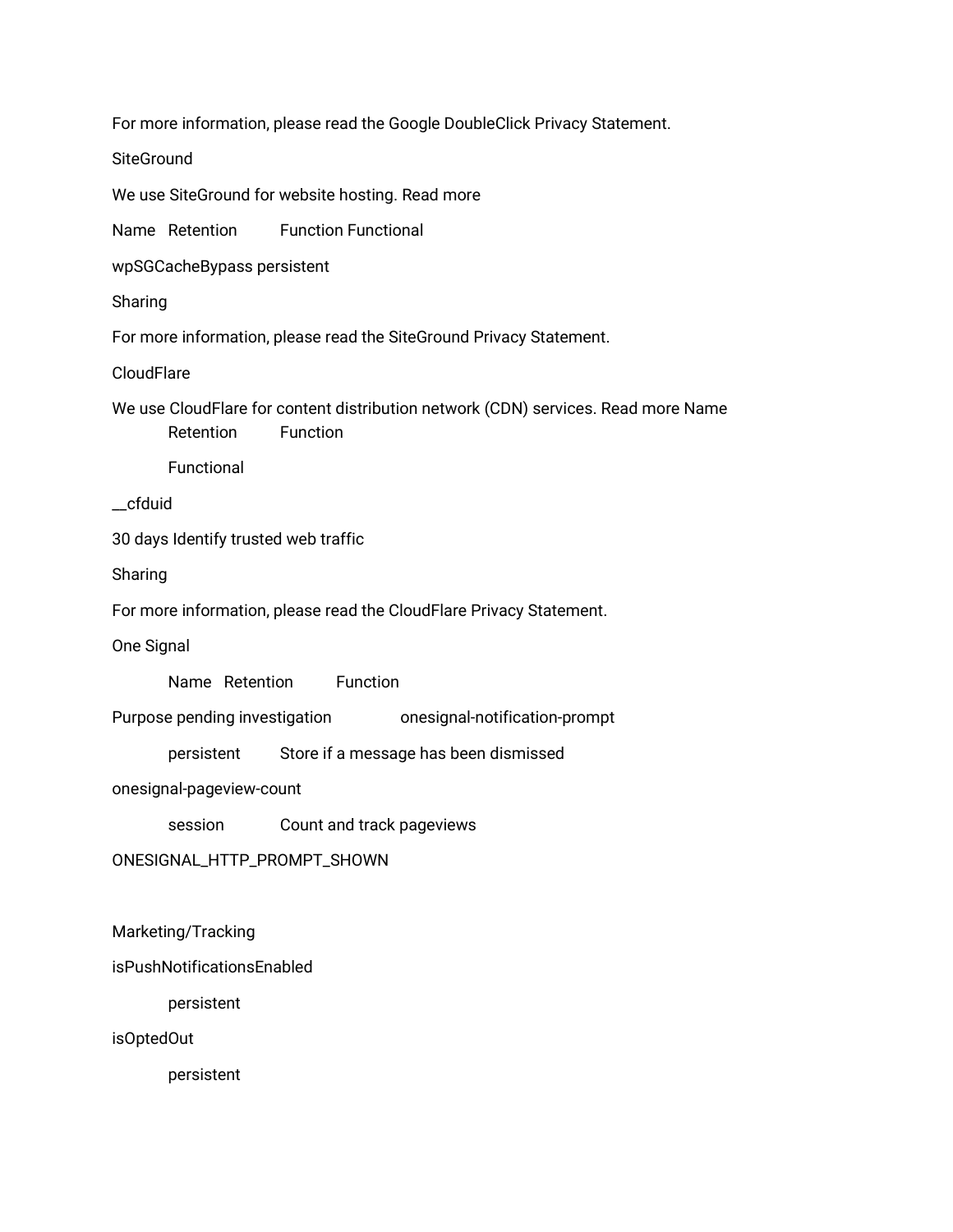| Sharing                                                                     |
|-----------------------------------------------------------------------------|
| This data is not shared with third parties. Taboola                         |
| We use Taboola for advertising. Read more                                   |
| Name Retention<br>Function                                                  |
| Purpose pending investigation                                               |
| taboola global:user-id Store a unique user ID                               |
| Sharing                                                                     |
| This data is not shared with third parties.                                 |
| Google Fonts                                                                |
| We use Google Fonts for display of webfonts. Read more                      |
| Name Retention<br>Function                                                  |
| Marketing/Tracking                                                          |
| Google Fonts API none<br>Request user IP address                            |
| Sharing                                                                     |
| For more information, please read the Google Fonts Privacy Statement.       |
| Google Maps                                                                 |
| We use Google Maps for maps display. Read more                              |
| Name Retention<br>Function                                                  |
| Marketing/Tracking                                                          |
| Google Maps API none<br>Request user IP address                             |
| Sharing                                                                     |
| For more information, please read the Google Maps Privacy Statement.        |
| Intercom Messenger                                                          |
| We use Intercom Messenger for chat support. Read more                       |
| Name Retention<br><b>Function Functional</b>                                |
| intercom-id-* 9 months intercom-session-* 1 week                            |
| Sharing                                                                     |
| For more information, please read the Intercom Messenger Privacy Statement. |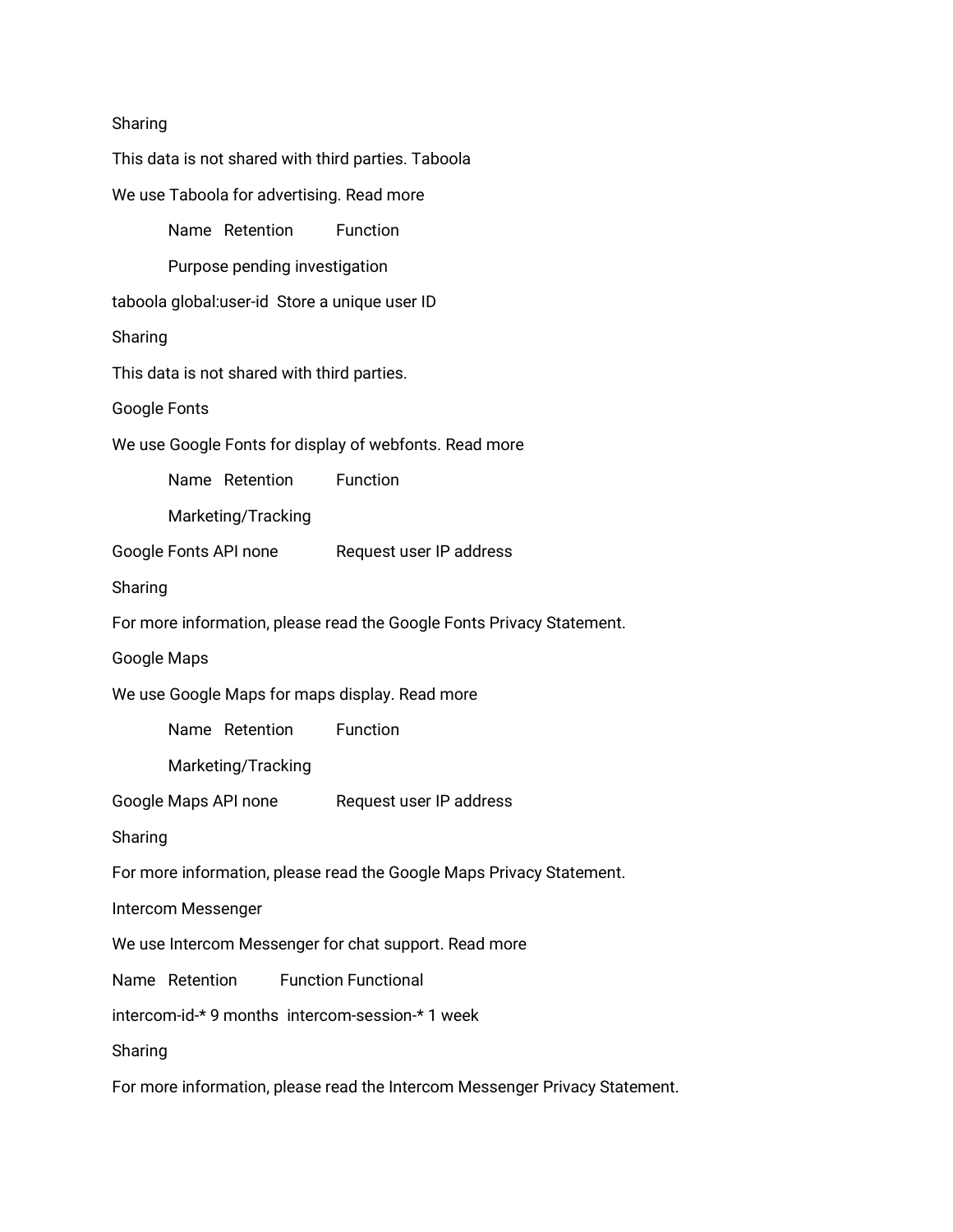Divi (Elegant Themes)

We use Divi (Elegant Themes) for website design. Read more

Name Retention Function Functional

et-pb-recent-items-font\_family persistent Provide functions across pages et\_pb\_templates\_settings\_product\_version

et\_builder\_product\_version

session et\_pb\_templates\_et\_pb\_\* persistent

et\_pb\_templates\_settings\_date

et\_pb\_clipboard\_type

et\_pb\_clipboard\_content

et\_pb\_templates\_settings\_active\_plugins

et\_bloom\_optin\_optin\_\* 1 year Store email opt in Purpose pending investigation et-editing-post-\*

Sharing

This data is not shared with third parties.

ET Editor

We use ET Editor for website design. Read more

Name Retention Function Purpose pending investigation

et-editor-available-post-\*

Sharing

This data is not shared with third parties.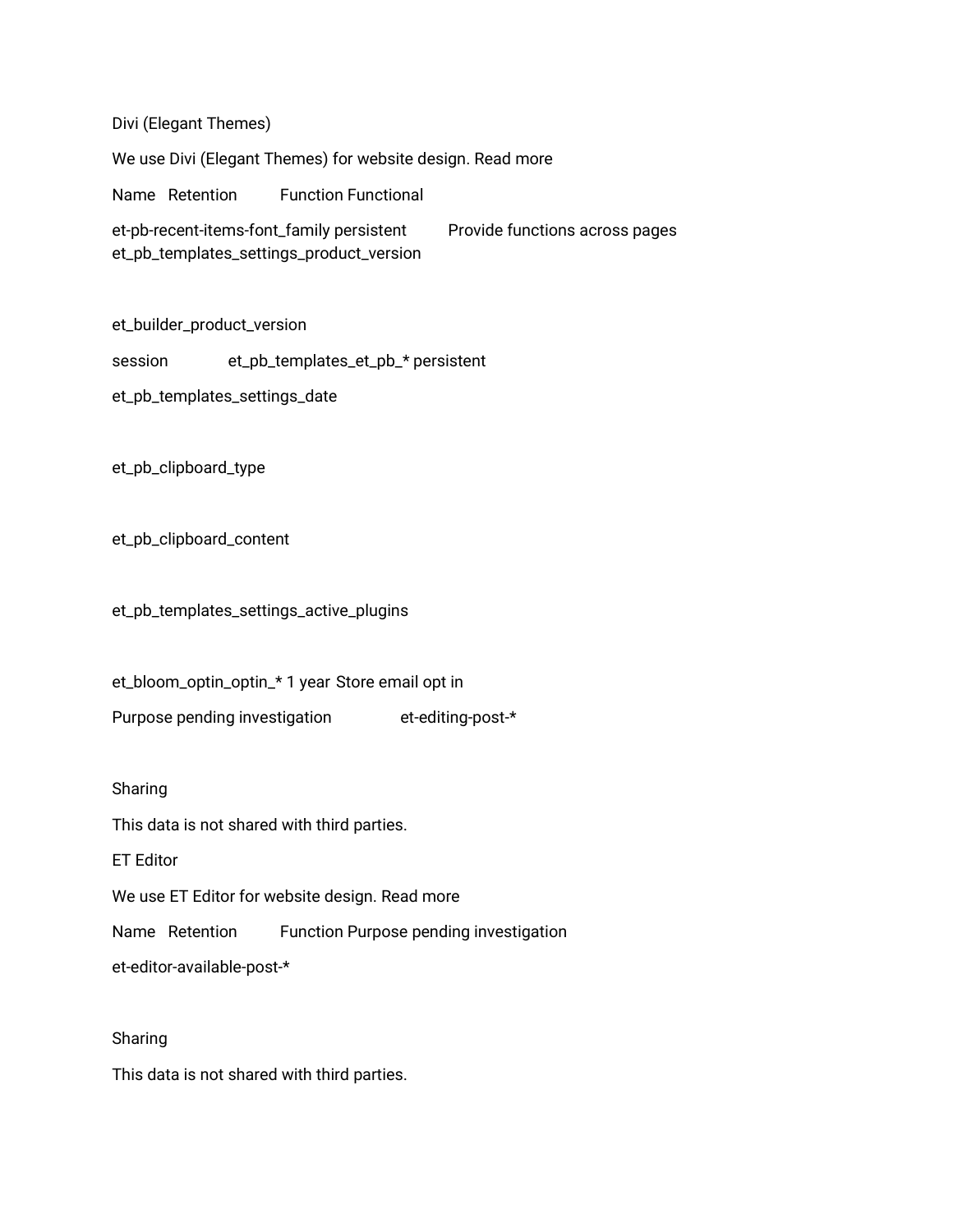#### WPML

We use WPML for locale management. Read more Name Retention Function Functional wp-wpml\_current\_language 1 day Store language settings Sharing This data is not shared with third parties. **WooCommerce** We use WooCommerce for webshop management. Read more Name Retention Function **Statistics** History.store Stores last visit Sharing This data is not shared with third parties. **ConvertBox** We use ConvertBox for popup creation. Read more Name Retention Function Marketing/Tracking cbox\_last\_user\_check persistent Sharing This data is not shared with third parties. Wistia We use Wistia for video display. Read more Name Retention Function Marketing/Tracking wistia persistent Store performed actions on the website Sharing For more information, please read the Wistia Privacy Statement.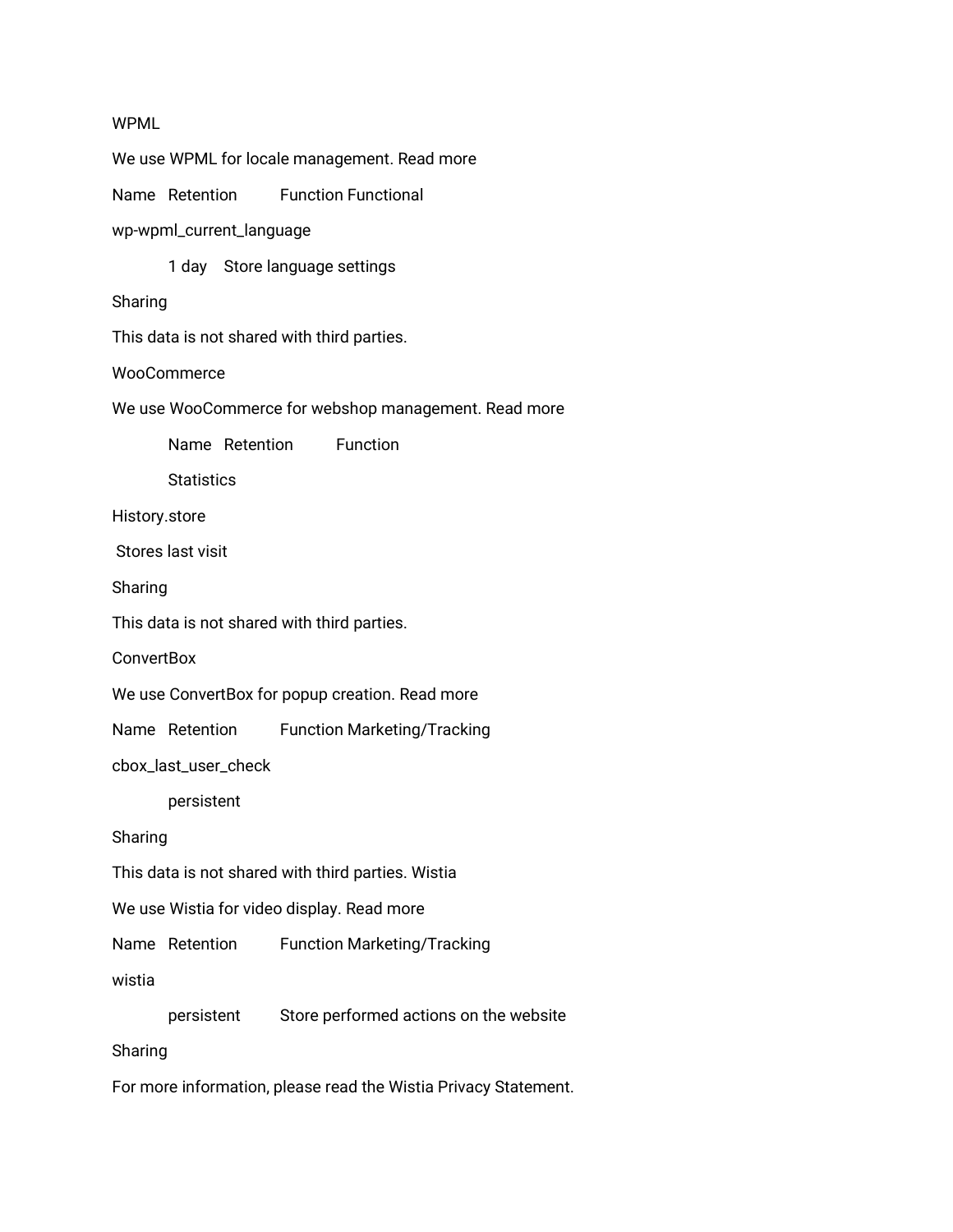| <b>Thrive Architect</b>                                                                                |
|--------------------------------------------------------------------------------------------------------|
| We use Thrive Architect for content creation. Read more                                                |
| Name Retention<br>Function                                                                             |
| Purpose pending investigation tve_post_options_change                                                  |
| Sharing                                                                                                |
| This data is not shared with third parties.                                                            |
| <b>WPForms</b>                                                                                         |
| Name Retention<br>Function                                                                             |
| Preferences                                                                                            |
| _wpfuuid                                                                                               |
| 11 years Store a unique user ID                                                                        |
| Sharing                                                                                                |
| This data is not shared with third parties.                                                            |
| Miscellaneous                                                                                          |
| Function Purpose pending investigation<br>tcb_google_fonts<br>Name Retention                           |
| cp-impression-added-forcp_id_*                                                                         |
| temp_cp_id_*                                                                                           |
| 1 day                                                                                                  |
| i18nextLng<br>eng_mt                                                                                   |
| influence_vid<br>*:session-data intercom-state-* layer-telemetry-<br>influence_outbox<br>influence_sid |
| _storejs_convertbox_opt_in_emails<br>__storejs_convertbox_viewed_pages                                 |
| _storejs_convertbox_visits                                                                             |
| _storejs_convertbox_last_log_visit_date                                                                |
| __storejs_convertbox_query_strings                                                                     |
| <b>FEK</b>                                                                                             |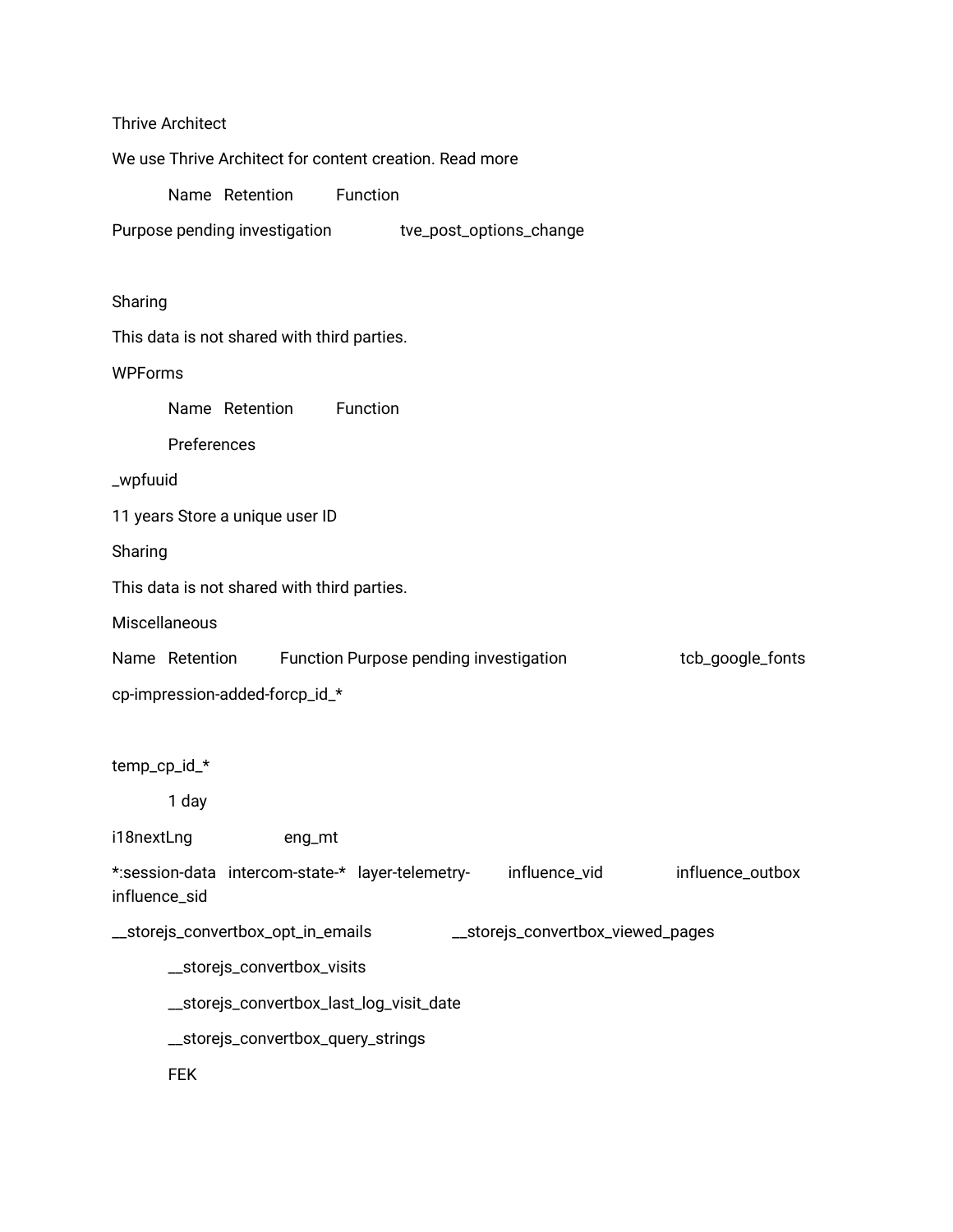fr-copied-text tcb-components-display fr-copied-html tcb\_google\_fonts\_v tcb-video-rel intercom-state tcb-lnk-no-follow tcb-lnk-newtab ThriveOptionsSelectedItem smooth-anim cb-modal-default-pack \_\_storejs\_convertbox\_views \_\_storejs\_convertbox\_sticky\_variations \_\_storejs\_convertbox\_completed\_goals undefined prism\_\* intercom.played-notifications tcb-video-autoplay tcb-video-controls tcb-video-modestbranding \_\_storejs\_convertbox\_queued\_automations tve\_add\_content\_variation \_\_storejs\_convertbox\_session \_\_storejs\_convertbox\_site\_views CookieControl cookielawinfo-checkbox-non-necessary viewed\_cookie\_policy tve\_leads\_unique tl\_8624\_8625\_6 tlf\_6 twk\_5ea3482a35bcbb0c9ab467ab loglevel wistia-video-progress-tv2jgkxyb3 TawkWindowName **bulktuuid** TawkConnectionTime account\_create\_fields et\_pb\_templates\_dsm\_pricelist\_child et\_pb\_templates\_dsm\_embed\_google\_map et\_pb\_templates\_dsm\_perspective\_image et\_pb\_templates\_dsm\_facebook\_comments et\_pb\_templates\_dsm\_flipbox et\_pb\_templates\_dsm\_gradient\_text et\_pb\_templates\_dsm\_button et\_pb\_templates\_dsm\_pricelist et\_pb\_templates\_dsm\_typing\_effect et\_pb\_templates\_dsm\_text\_badges et\_pb\_templates\_dsm\_contact\_form\_7 et\_pb\_templates\_dsm\_menu et\_pb\_templates\_dsm\_icon\_list et\_pb\_templates\_dsm\_flipbox\_child et\_forced\_localstorage\_clear et\_pb\_templates\_dsm\_facebook\_feed et\_pb\_templates\_dsm\_embed\_twitter\_timeline et\_pb\_templates\_dsm\_icon\_list\_child et\_pb\_templates\_dsm\_caldera\_forms et\_pb\_templates\_dsm\_text\_divider et\_pb\_templates\_dsm\_business\_hours et\_pb\_templates\_dsm\_business\_hours\_child dC14ZY4V4xmc4RuWZJtMNW54fW0#user dC14ZY4V4xmc4RuWZJtMNW54fW0#accessorBox dC14ZY4V4xmc4RuWZJtMNW54fW0#session\_start dC14ZY4V4xmc4RuWZJtMNW54fW0#referrer

dC14ZY4V4xmc4RuWZJtMNW54fW0#last\_session\_end

\_gcl\_aw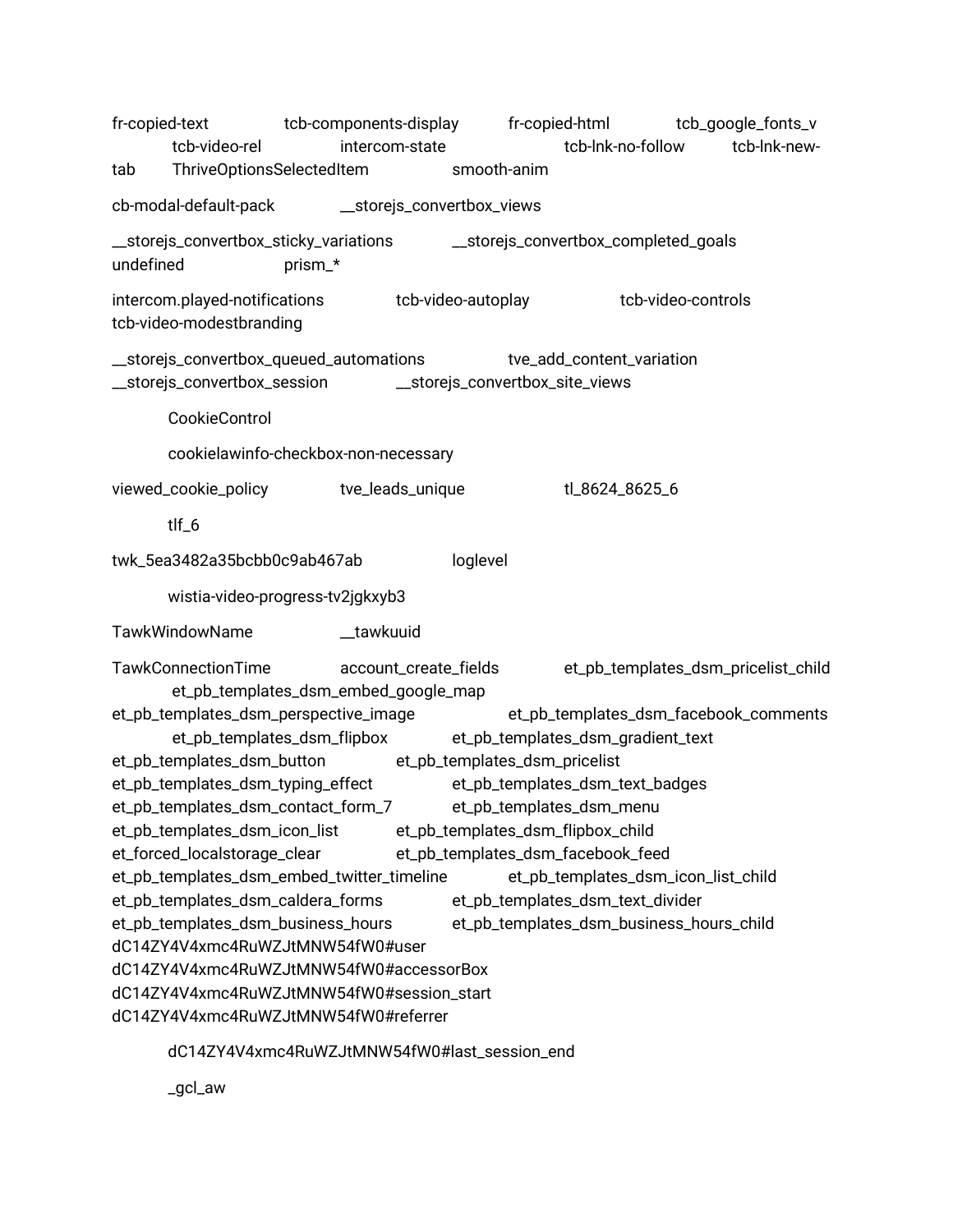#### \_gac\_UA-148410506-1

\_gac\_UA-154585052-1 \_\_adroll\_consent\_data cmplz\_event\_0 365 days cmplz\_marketing 365 days

Sharing

This data is not shared with third parties.

8.0. Your rights with respect to personal data

You have the following rights with respect to your personal data:

You have the right to know why your personal data is needed, what will happen to it, and how long it will be retained for.

Right of access: You have the right to access your personal data that is known to us.

Right to rectification: you have the right to supplement, correct, have deleted or blocked your personal data whenever you wish.

If you give us your consent to process your data, you have the right to revoke that consent and to have your personal data deleted.

Right to transfer your data: you have the right to request all your personal data from the controller and transfer it in its entirety to another controller.

Right to object: you may object to the processing of your data. We comply with this, unless there are justified grounds for processing.

To exercise these rights, please contact us. Please refer to the contact details at the bottom of this Cookie Policy. If you have a complaint about how we handle your data, we would like to hear from you, but you also have the right to submit a complaint to the supervisory authority (the Data Protection Authority).

#### 9.0. Enabling/disabling and deleting cookies

You can use your internet browser to automatically or manually delete cookies. You can also specify that certain cookies may not be placed. Another option is to change the settings of your internet browser so that you receive a message each time a cookie is placed. For more information about these options, please refer to the instructions in the Help section of your browser.

Please note that our website may not work properly if all cookies are disabled. If you do delete the cookies in your browser, they will be placed again after your consent when you visit our websites again.

10.0. Contact details